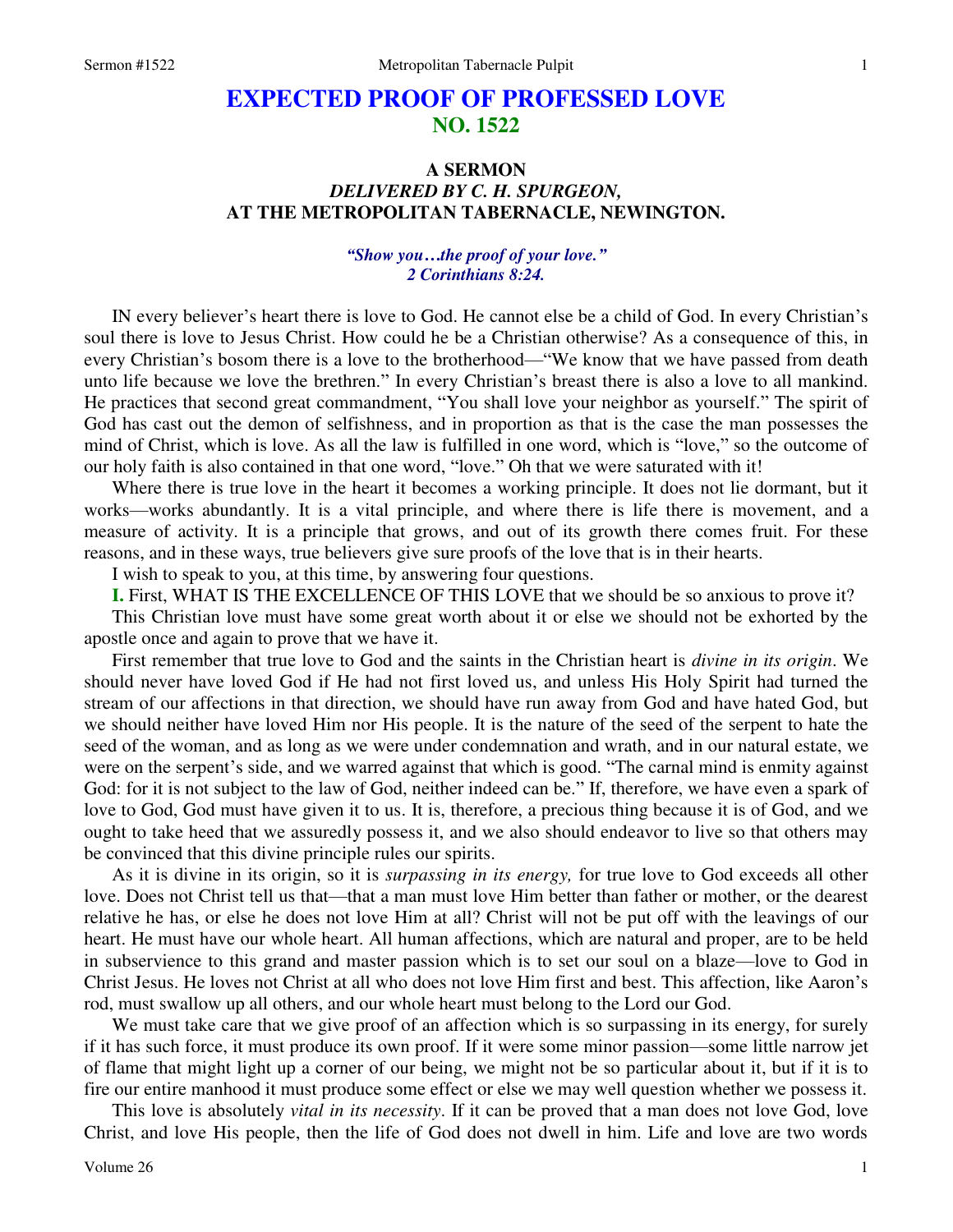singularly alike, and when we get to the bottom and radical principle of the spiritual nature, we perceive that they are singularly bound up together insomuch that "He that dwells in love dwells in God, and God in him." These are some of the apostle John's great little words, which, in their miniature form, contain whole worlds of meaning.

 Beloved, we must love God or else we are not in Christ. Hence the importance that the proofs of our love should be very distinct and unmistakable. We should make our calling and election sure, and those things never can be sure unless we have abundant proofs of our love. It is vital in its necessity.

 However great that love becomes, and I have spoken of it as rising to a superlative degree, it is *warranted by the facts of the case.* Love to God—I will not spend a word in justifying it. Love to Christ—how can it be needful to commend it to you?

#### *"Love so amazing, so divine, Demands our soul, our life, our all."*

 And it shall have it, too. Do you not say so, my brethren? Do you not yield to this soft yet mighty bond—soft as silk, yet strong as iron? It holds us fast, we cannot escape from it. Not love Christ? Not love His people? Not love the world of sinners lost? Oh! sirs, surely we were of all creatures the most brutish if we were to dispute the necessity of love. "You know the grace of our Lord Jesus Christ, that, though he was rich, yet for your sakes he became poor, that you through his poverty might be rich." Go and love Jesus Christ till men call you a fanatic. Go and love Him till you give all your goods to feed the poor. Go and love Him till you lie in a prison till the moss grows on your eyelids. Go and love Him till you burn to ashes at the stake, and you have not loved Him one whit more than He deserves. O our best Beloved, Your deservings warrant us in permitting our zeal for You to eat us up, and eaten up we would be for Your glory's sake!

 This love to Christ has been in all ages very *eminent in its achievements*. Wherever love reigns in a Christian, it makes him strong. Faith laughs at impossibilities and cries, "It must be done," but love performs the deed, for "faith works by love." Love is the right hand of faith. What have not men done out of love to Christ? Truly, the time would fail me to tell of its exploits. What you shall do, dear sister, if you become full of love to Jesus, will astonish you, and what you shall do, dear brother, if the love of Christ burns through your soul, will far exceed what you have dreamed of as yet.

 Oh! for more love. Let the martyrs tell you what poor suffering flesh and blood can do when love strengthens it. Let holy women that have debated and disputed, and bled and died for Christ, and in all their timidity and weakness made brave as lions for Christ, tell what love has done. Let the walls of the Coliseum at Rome, let the arenas of hundreds of amphitheaters tell how bravely men have played the man, how bravely women have met death for Christ's sake. All that the church wants is the Holy Ghost to baptize her into the love of Christ, and nothing will be impossible to her.

 Thus have I tried to commend this love, and surely we ought to be able to prove that we have it. If we have any question as to whether we have it or not, let us find no rest day or night till the grand debate is ended. We must love Christ or perish. Oh! by the certainty that His saints shall see Him face to face and be like Him, let us rise to something nobler in the form of love to Him than we have ever reached as yet.

This is the love which we are to give proof of.

**II.** Secondly, WHAT IS THIS PROOF?

 The text says, "Show you to them, and before the churches, the proof of your love." What proof shall we show?

 There are so many forms of action which would prove love to Christ that I cannot possibly go through them all, especially as each person, I believe, will give a different proof of his love. There is (to use a difficult word) an idiosyncrasy about each believer. He is a man by himself, and his love, if it is genuine, will take a form peculiar to himself in the proof which it gives. Certain proofs look *towards*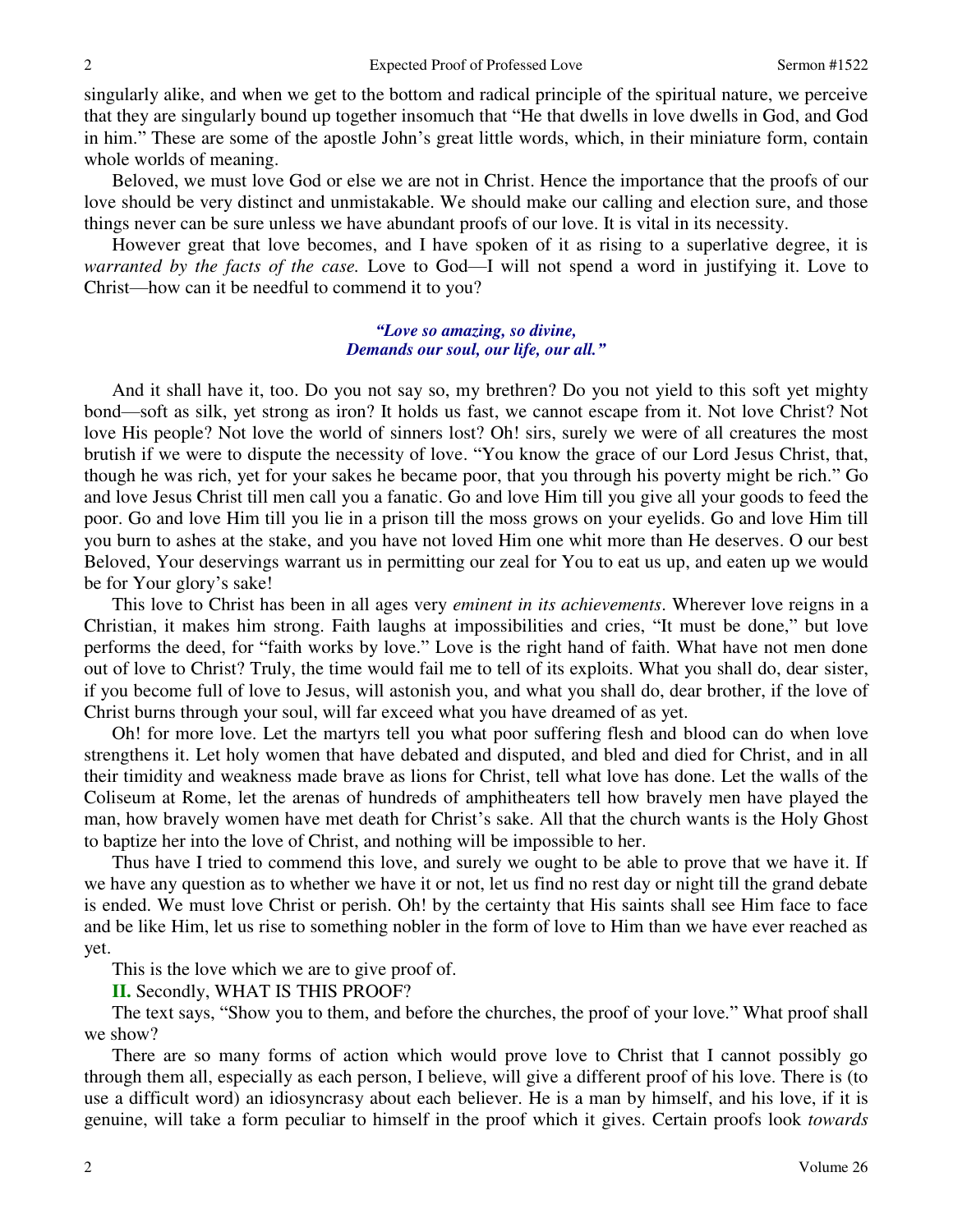*God and the Lord Jesus*. If you love Him, you will keep His commandments, and His commandments are not grievous. If you love Him, you will seek to honor Him—to spread the savor of His glorious name. If you love God in Christ Jesus, you will be anxious to extend His rule over the hearts of men. If you love God, you will long for communion with Him, you will not be satisfied to live for days without speaking with Him. If you love Him, you will grieve yourself when you grieve Him, your heart will smite you when you have gone astray. If you love God, you will long to be like Him, you will strive after holiness. If you love God, He will reign over you, Christ will be your King, your mind will be under subjection to Him, your thoughts will be guided by Him, your opinions will be taken from His Word, your whole life will be seasoned by His Spirit which dwells in you. Do you not see that there are hundreds of ways in which you can show proof of your love towards God? Oh, that we may not be found wanting in any of these things!

 We may show this love, in the next place, *towards God's ministers*. I cannot help mentioning them because the apostle so distinctly in this chapter speaks of himself and his brethren. And one special way of showing it is this—if they speak well of you, do not let them have cause to retract their holy boasting, and have to say with tears "I was deceived in these people."

 If any have brought you to Christ, be an honor to them and to the Gospel that they preach, because, dear friends, the world turns round, and however retired a minister may be, yet worldlings are sure to throw the inconsistencies of his people in his teeth. They say, "That is one of So-and-so's people, see how he acts," and our ministry is hindered and our hearts are grieved whenever those who profess to have been brought to Christ walk unworthily. Show us a proof of the love you often express to us as your servants in Christ Jesus, by endeavoring so to walk that when we give in our account we may do it with joy and not with grief, for that would be unprofitable to you.

 Next, show proofs of your love *in reference to God's people*. How can that be done? Some of you need to have this thing gone over with you because you have evidently forgotten it. If you are God's servants you love His people, and the first proof you should give is to go and join with them. Say, "Where the list of their names is kept I will count it an honor to have my name enrolled." Certain of you say, "I should count it an honor, but I have hardly the courage to come forward." What! Have I been sitting these various days to see the timid ones, and have you not all come yet?

We will have another time for you, then, and try if we cannot get you right, for really we are not so frightful as you think we are, and you need not be timid about telling to a poor servant of Jesus Christ that you really love the name of his Master. He will be glad, and so will you be. Nay, but you say you are half afraid of yourself. I wish you were altogether afraid of yourself. The more afraid of yourself the better, for you are good for nothing in yourself.

 But do not be afraid of trusting yourself with Jesus, and when you have so done then the very next thing is to become identified with the visible church of Christ. If you say, "I love the brethren," the brethren may turn round and say, "Give us a proof of your love. Cast in your lot with us." Do as she did who, though she had been a heathen, nevertheless clung to one who worshipped the true God and said, "Whither you go, I will go; and where you lodge, I will lodge: your people shall be my people, and your God my God."

 But when you have joined the church, then surely you should show a proof of your love by a hearty fellowship with the saints. We do not want you to put your name in the book and to be a professor, and then sit in one of those pews up in the corner and come in and go out and never speak to anybody. I meet even now with some who say, "I have been for months at the Tabernacle, and nobody ever spoke to me." Well, I know that there are so many earnest Christians on the watch here to speak with strangers that if you have not been spoken to it must be your own fault. Perhaps you are some dreadfully stiff body, and you have frightened them. I do not know, but it may be so. There are some who look as if they said, "Do not come near me. I do not want any questions asked me."

We have some brethren and sisters who will break through your stiffness though, I dare say, but if it really is so, I am very sorry for it, and it need not be so any longer. Speak to somebody at this very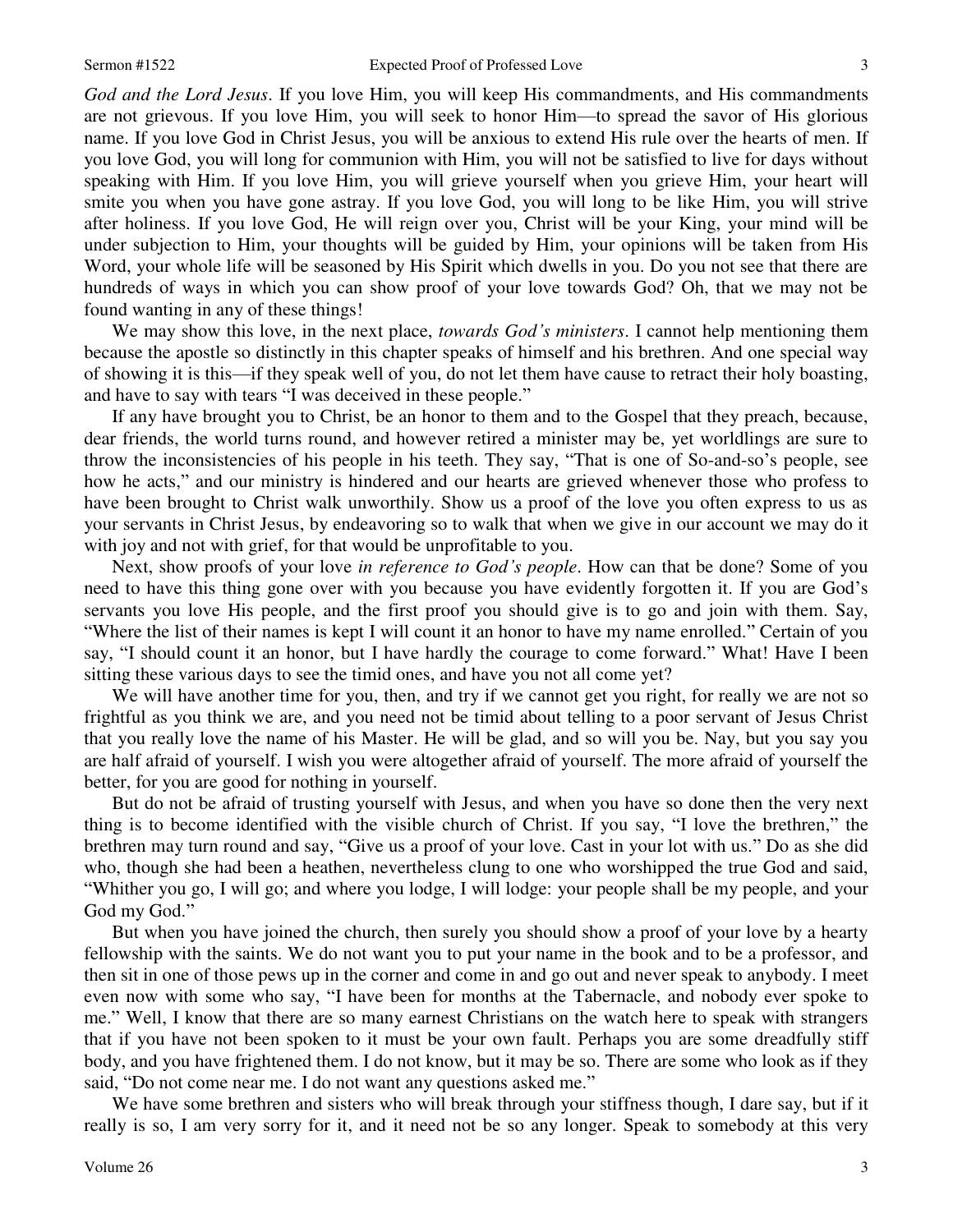service. I do not dislike to hear a low hum of godly conversation before service begins, though some people think it horrible, neither do I deprecate a little lingering upon the steps and around the building, you are holding fellowship one with another, and I like that it should be so, for we do not meet too often. It is no desecration of the Sabbath or of the place of worship for Christian people to speak with one another to edification. When you join the church join it in earnest and converse much with the people of God, and by your hearty zeal show them a proof of your love.

 And then unite with them in all their service. The school wants Sunday school teachers. You love Christ, you say, and you love the young, show us a proof of your love. Come and help in that good work. There is something or other that you can do for Jesus, and for His church, do it, and thus show us a proof of your love.

 Show the proof of your love by comforting the saints in affliction, by helping them as much as you can when they are in need, by defending their good name whenever you hear them railed at, by suffering nobody to speak against them falsely when you are by. Stand up for them.

 Show them the proof of your love by bearing with their infirmities. The church is not perfect, and if it were it would not be perfect after you had joined it. You who have so many infirmities yourself should patiently bear with the infirmities of others. If the saints are not all you would like them to be, remember, nevertheless, that they are dear to the heart of Christ, and He, perhaps, sees in them beauties which you would see too, if you had more beauties yourself.

 Perhaps your power to find fault arises from your having so many faults yourself, and if you were more sanctified, and more like Christ, you would fix your eye as well upon the beauties of their character as upon their defects. Show us the proof of your love. I am not speaking as though I did not see among you abundant proofs of your love, but I am speaking to some who perhaps, as yet, have never realized their position of privilege in reference to Christ and to His people, and they have never let their hearts go out as they should go out towards those whom Christ has purchased with His precious blood.

 Show us the proof of your love *to the ungodly* too—to this great city of four millions. Show us the proof of your love by trying to snatch the firebrands from the flame. Be up and doing. Stand at the street corners, if you can, and preach Jesus Christ. Scatter the printed Gospel in every room to which you have access. Talk of Christ to your work people. Speak of Him to your companions. Endeavor to spread this potent all-heal, this cure for all manner of spiritual diseases, for otherwise, talk as you may, profess as you may, we shall have to say to you, "Show us the proof of your love."

 I have only given you a sort of charcoal sketch of what might be the proof of your love, I have not drawn the picture or laid on the colors. Think, dear friends, how you can give such proof at once.

**III.** But now, in the third place, WHY IS THIS PROOF CALLED FOR?

 Somebody says, "Why am I called upon to prove my love?" Do not grieve even if I press it very hard upon you, for your case will be something like that of Simon Peter when he too was pressed exceedingly.

 Peter was grieved when his Master said to him the third time, "Simon, son of Jonas, do you love me?" Now the Lord did not ask it because He doubted him, for He knew Peter's heart. Peter's appeal was a true one, "You know all things. You know that I love you." Do not therefore resent it, and say, "Why should I prove my love?" No, but just listen. *True love always longs to prove itself.* It does not need a command to do it. It is waiting for an opportunity. It is so with your domestic life. You know that it is so. I need not give instances. What a pleasure it is to show love to those we love!

 In a far higher degree, what a delight it is to a Christian to do something for Jesus! If you have never done anything distinctly for Jesus, what sort of a child of God can you be? I love my Master's service, and I can truly say that I think that I would do anything for His people, but I am not quite so sure about that as I am about the feeling that I would do anything *for Him*. When I get a hold of something that is distinctly and undividedly for my Lord's glory, I am glad to do it. To break an alabaster box of ointment upon His head is a rich delight, truly it might have been given to the poor and have blessed the poor, but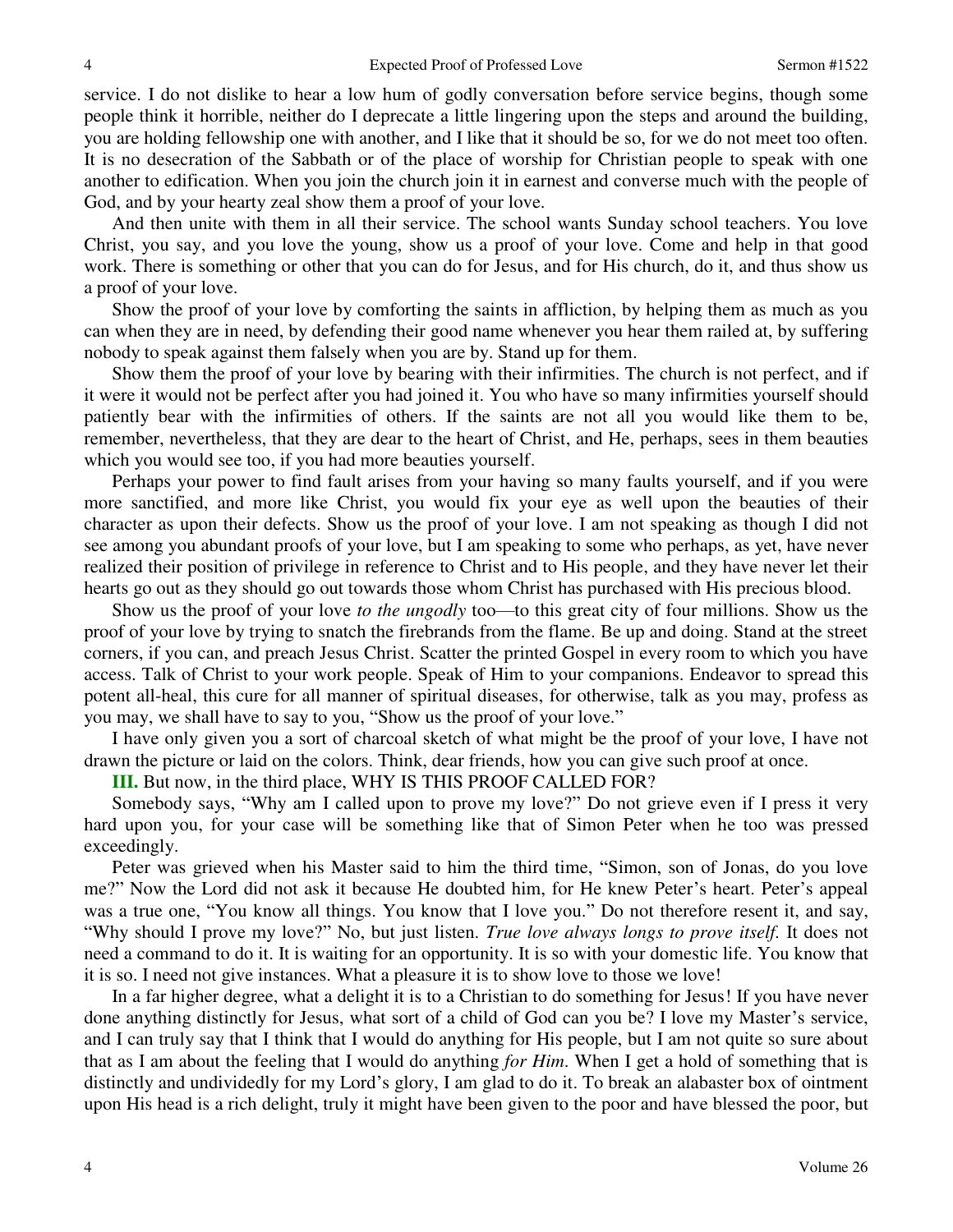Jesus Himself is best. "It is a waste," somebody murmurs. Yes, yes, but to be wasteful for Christ is the noblest economy.

 O hearts that love your Lord, never count the silver when you are spending for Jesus! Break the box! Pour out the ointment! The room will be filled with the perfume, and it will not be wasted. Even if there were no nostrils to smell it, if Jesus alone had the refreshment of it, it would be all the better. I like to enter the glade of a forest where there are spots unseen of eye of man, and thickets of brake through which nobody but the red deer has ever passed. I delight to sit down by a little rippling brook upon a bank of thyme undesecrated by human foot and think, "This is God's garden, and every leaf waves for Him."

 How dare the poet say that flowers which were born to blush unseen are wasting their fragrance on the desert air? Why, they are flowering for God, and He delights in them, and they are just the best used flowers in the world. Oh to be just such a flower as that at times, and to feel that you have got away away from the gardens where men may come and praise or dispraise, and offer mercenary prizes for flowers and fruits—away where God sees you and delights in you. We should try to work for Jesus only. Proof is called for, not because Jesus doubts, but because He loves to please us by giving us opportunities of proving our love.

 But one reason why we are called upon to prove our love is *that it may become a blessing to other people*. The Corinthians were to prove their love because the poor folks at Jerusalem were starving. It would be of no use for the Corinthians to sing a hymn about charity while the poor saints at Jerusalem had not a loaf to eat. No, they must prove their love that it might be a benefit to others, and that the influence of that love might spread to others, because the apostle said, "If you Corinthians do not discharge your promise, those people at Macedonia will throw it in my teeth, and do nothing themselves, and therefore, for the sake of the churches in Macedonia, you must be liberal."

 So, beloved, oftentimes one man, by serving his Master well, stirs up a whole regiment of other Christians, who become ashamed to be doing so little. I may preach a great many sermons, brethren, but they will do very little good compared with what your sermons will do, if, as a church, you live up to the mark as Christians. If, in holy love, and concord, and every grace, you abound, other churches will say, "Look at this church." Oh that you may be such saints that others may be encouraged in their work for Christ by you, that is why you are asked to prove your love.

 You are asked to prove your love, for *it is reasonable that you should do so.* God did not love you and keep it to Himself and say, "My name is love, but I will do nothing." No, He gave His Son from His bosom, His only Son, and that Son He gave to die. God is practical. That which He feels, He does; that which He speaks is done. We have many idle words, but the word and mind of God come out in deeds of grace. Is it not right, therefore, that we should give practical proof of our love?

**IV.** Time fails me or I would have dwelt on the fourth point, namely, WHO IT IS THAT CALLS FOR THIS PROOF OF OUR LOVE?

 I will leave out everybody else but one and say, it is *your Lord,* your own dying, living Savior who says, "Show me the proof of your love." I will tell you how He is saying it. Affliction has come into your house. There is a dear one dead, and Jesus says, "Now will you kick against me, or will you yield me your treasure? Simon, son of Jonas, do you love me more than these dear ones? If so, you will part with them and not complain." "Mary, do you love me better than mother, or sister, or friend? If so, you will bless me when I take them away. Now is your time, show me the proof of your love by bowing before my chastening, and love me still." Our Lord only takes from us what He gave to us, let us, therefore, bless His name. Bereaved one, that may be the proof of love to which He is calling *you*.

 Perhaps you have had a difference lately with one to whom you ought to be united in friendship, and now your conscience is saying, "Christians ought to live in peace and love." But Satan is saying "You were not to blame. Do not humble yourself before such a proud person as your opponent." But my Lord and Master says to you, "Show Me the proof of your love. Forgive him for My sake even to seventy times seven, and if you have wronged him confess the wrong, and humble yourself for My sake.